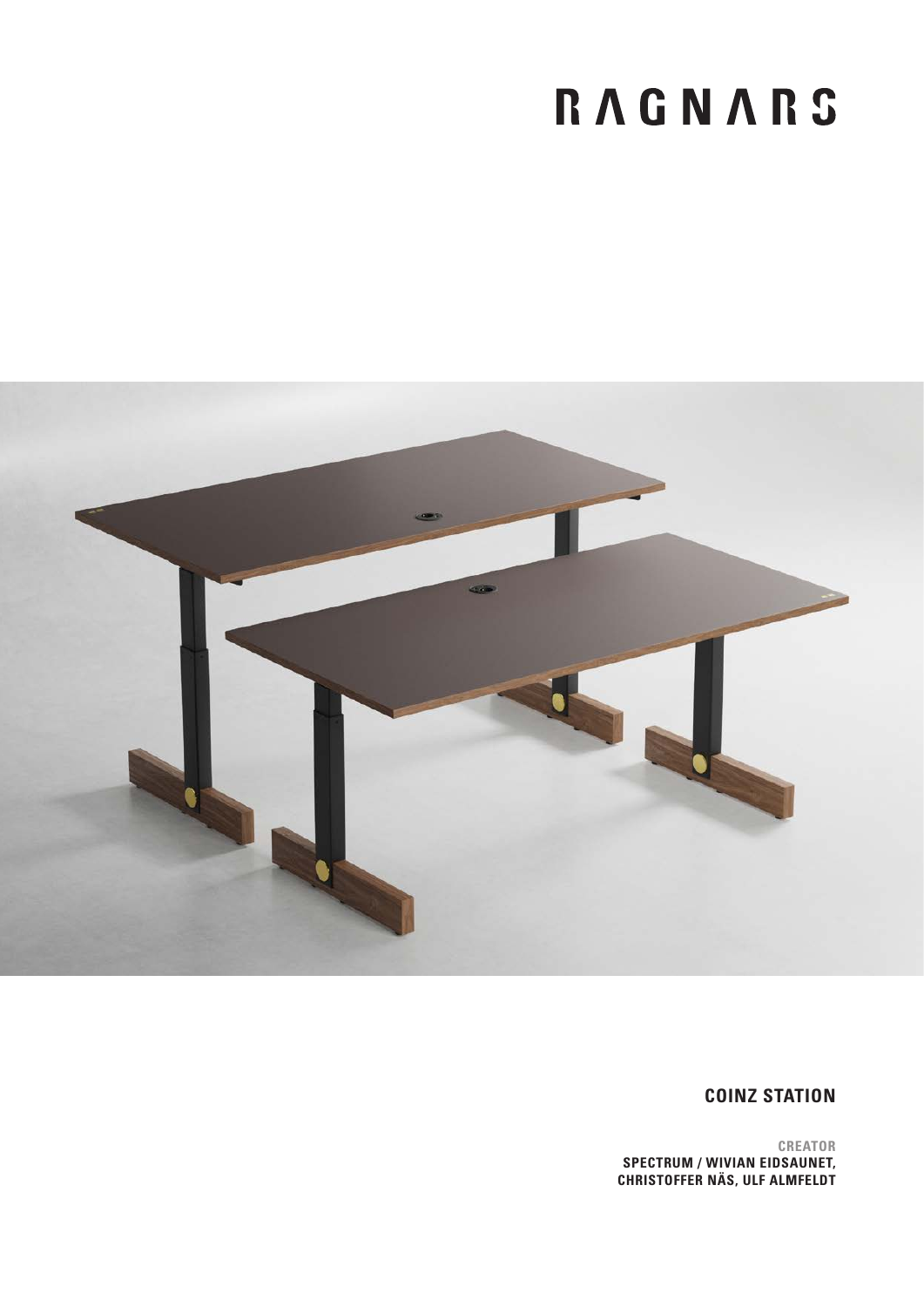Coinz is a new take on how to make elegant and ergonomic work desks. Genuine and warm materials contribute to harmony and feeling good. The new expression is a "must have" for those who wants something extraordinary.

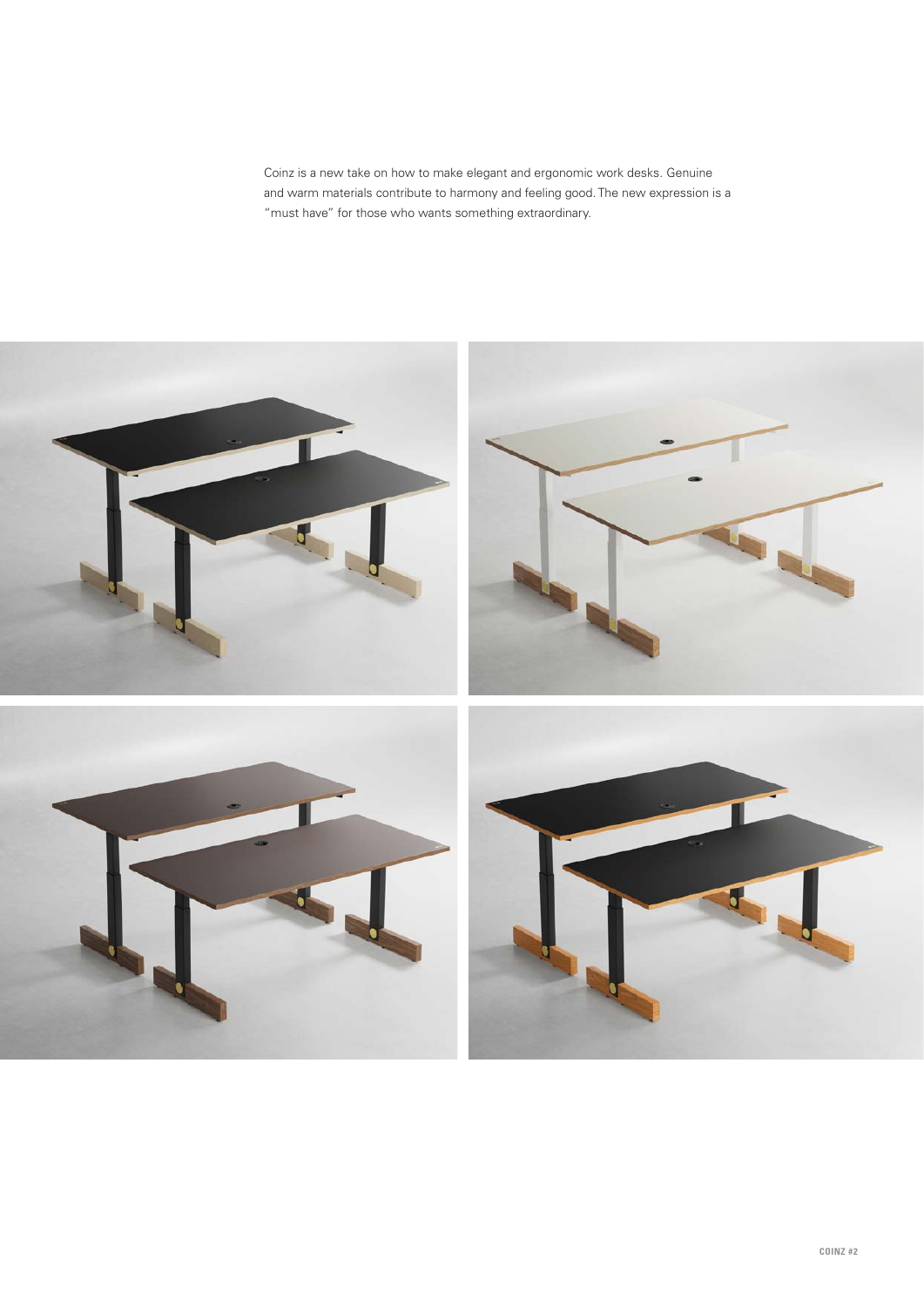#### **FORM**

- A new strong and emotional expression.
- Solid wood and Desktop are honest and tactile materials that contribute to a homely feeling.
- A new and unique control-unit in brass, obviously inspired by coins.



### **FUNCTION**

- Electric height adjustable from 620 to 1270 mm.
- Electrical outlets are available on the top.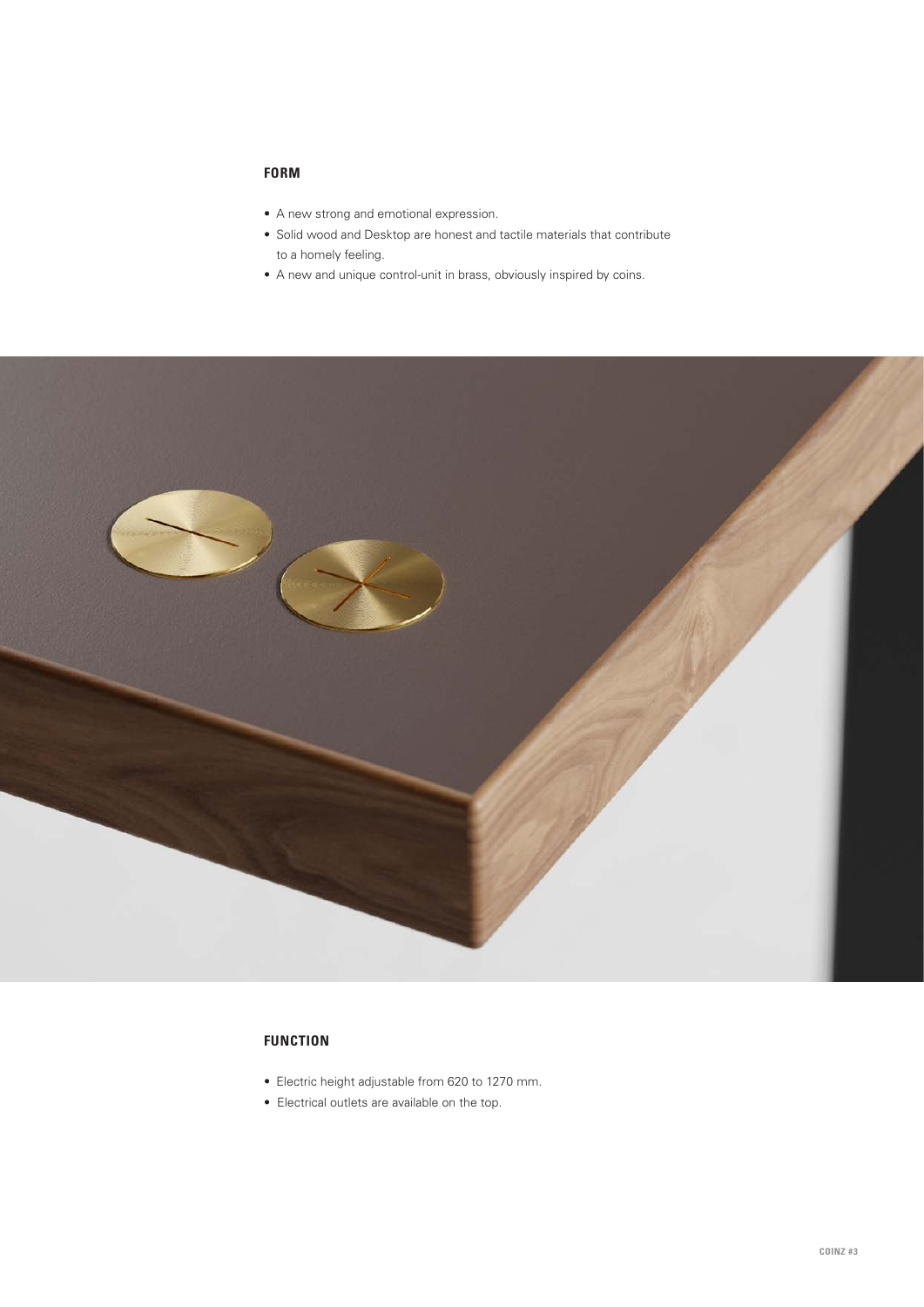#### **SUSTAINABILITY**

- Feet are in solid wood treated with hard wax oil instead of metal.
- Old Ragnars Work Stations can be re-used and upgraded with new Coinz-feet.
- An expression that will always be appealing.
- PVC Free electronics.
- Max 0.1W, when the table is not in use. (Feel free to compare it with all alternatives)

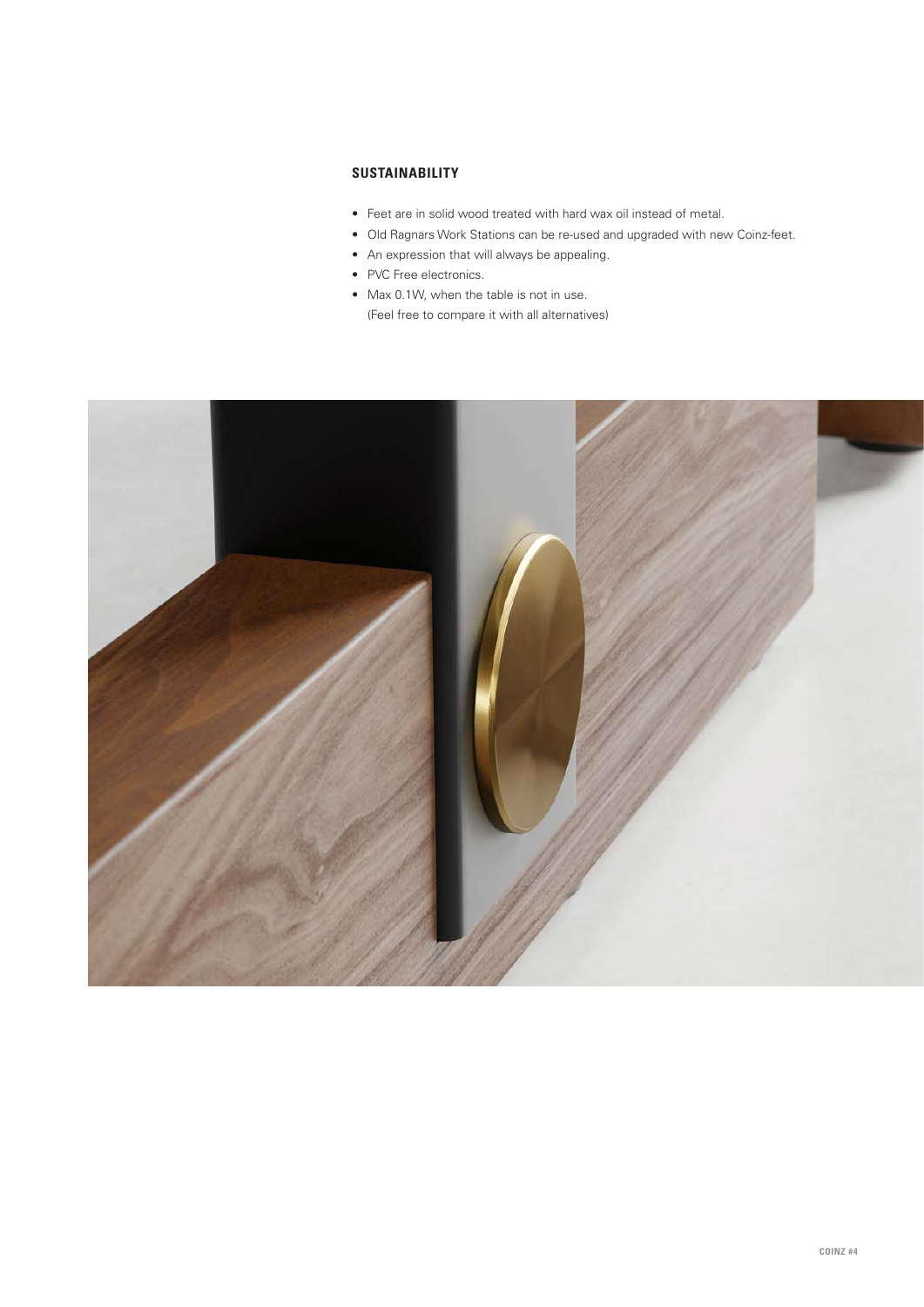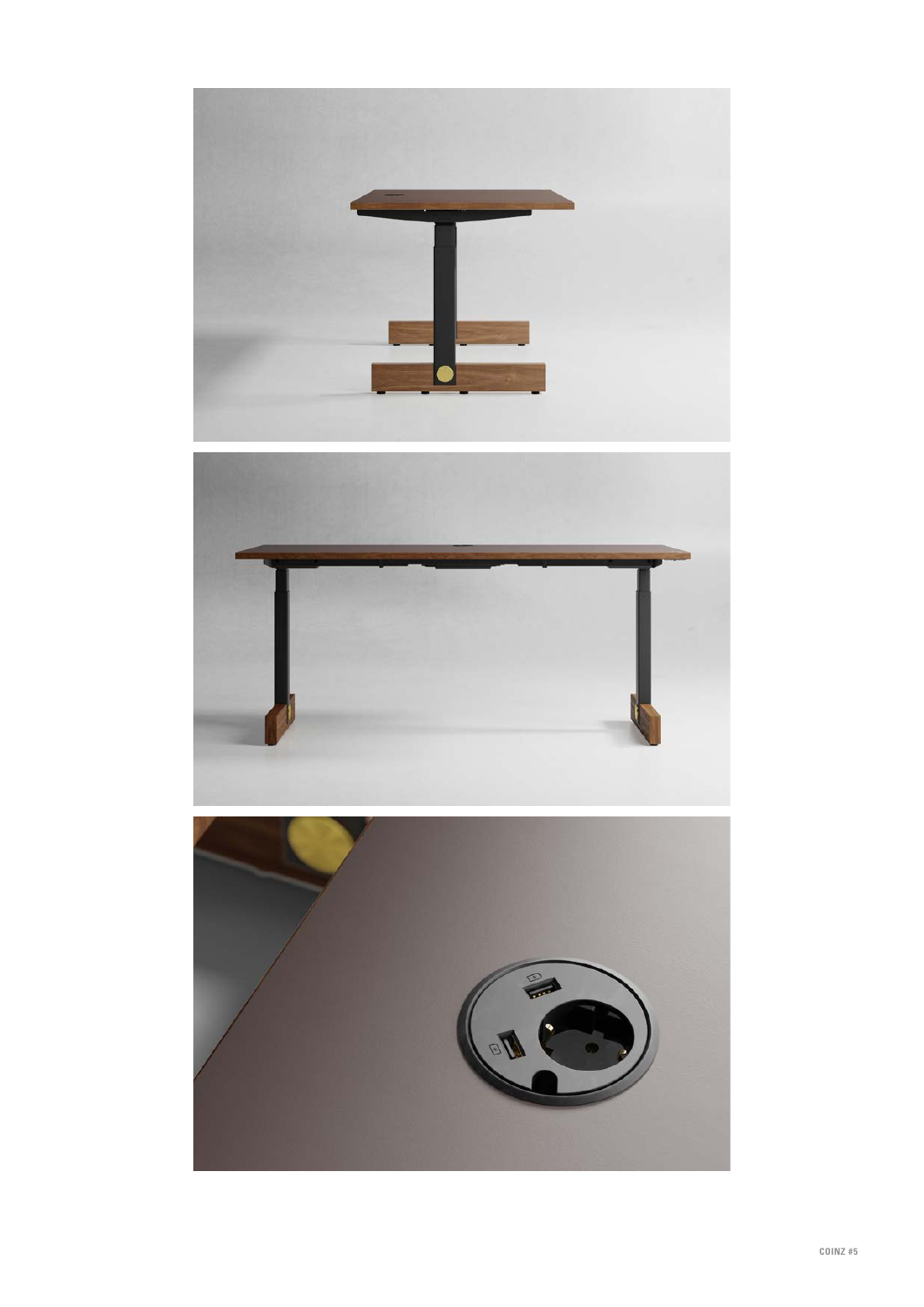#### **FORM**

- A new strong and emotional expression.
- Solid wood and Desktop are honest and tactile materials that contribute to a homely feeling.
- A new and unique control-unit in brass, obviously inspired by coins.
- A uniform expression with conference tables and work stations in the s ame design-family.





### **FUNCTION**

- Electric height adjustable from 620 to 1050 mm.
- Electrical outlets are available on the top.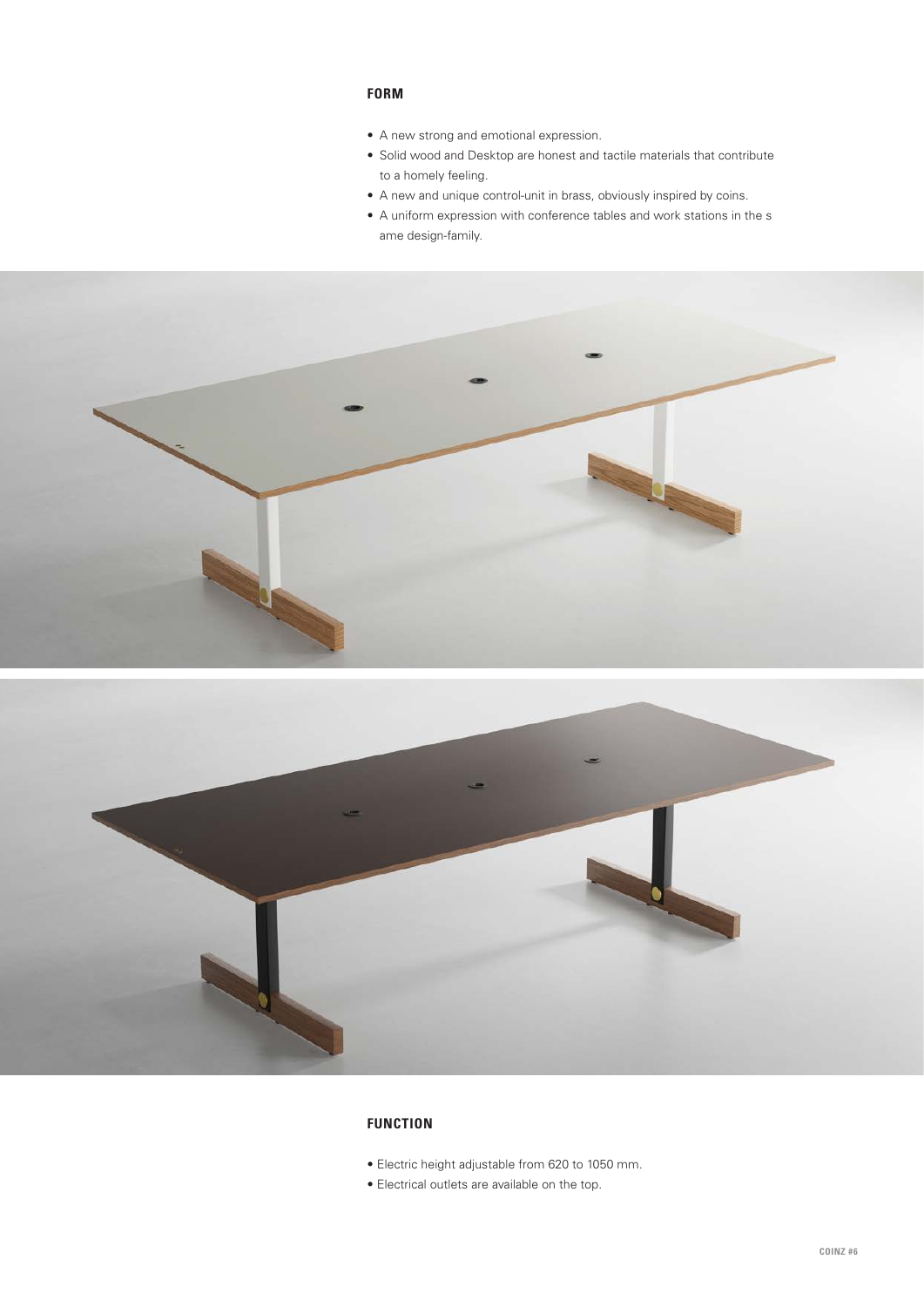

### **SUSTAINABILITY**

- Feet are in solid wood treated with hard wax oil instead of metal.
- An expression that will always be appealing.
- PVC Free electronics.
- Max 0.1W, when the table is not in use. (Feel free to compare it with all alternatives)

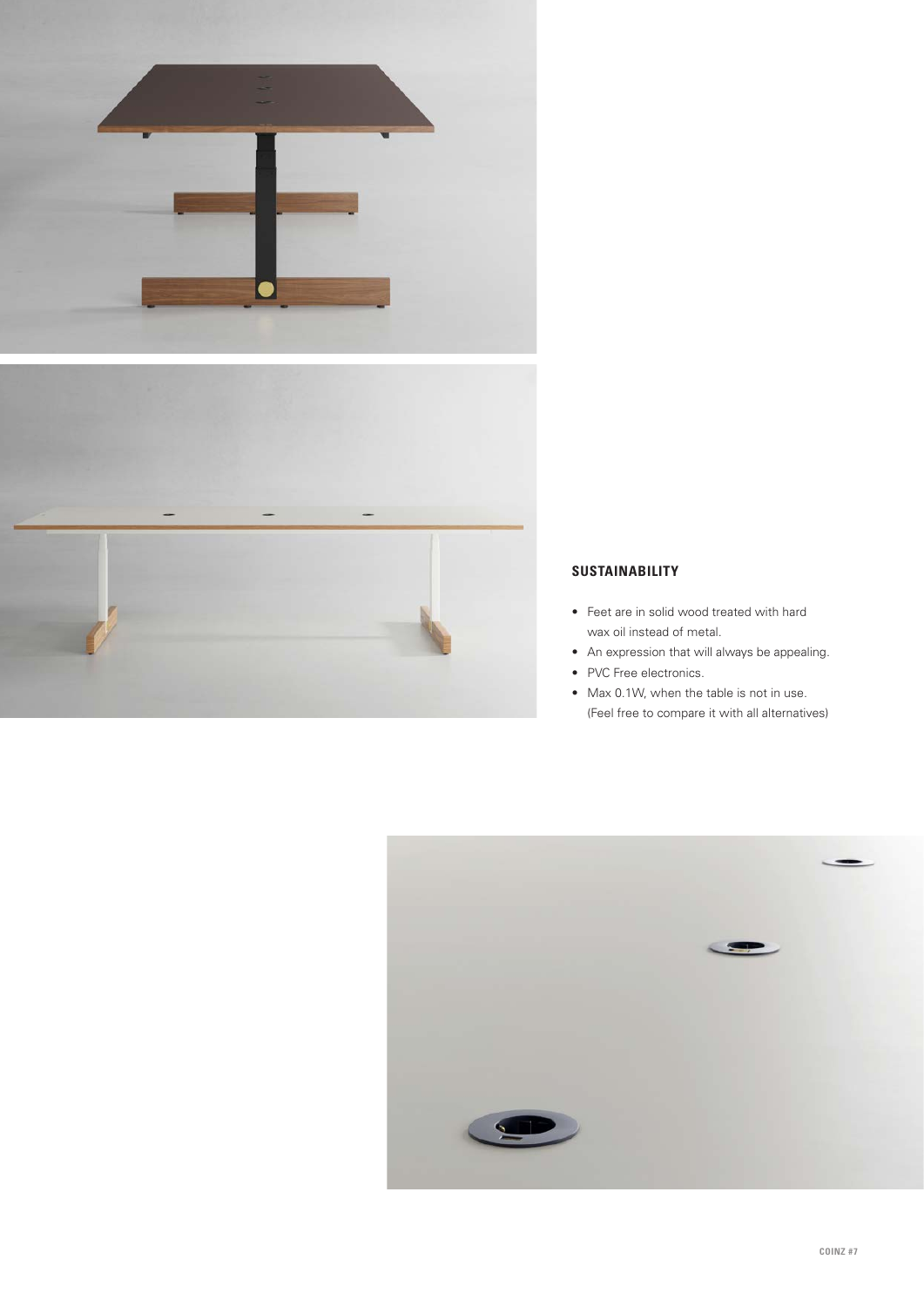## **DESCRIPTION DIMENSIONS TABLE** W=800mm L= 1400, 1600, 1800mm **SURFACES COLORS TABLE TOP AND EDGES** Surface / Edge Mauve / Walnut Desktop Mauve / Walnut Desktop Mauve / Walnut Desktop Mauve / Walnut Desktop Mauve / Walnut Desktop Mauve / Walnut Desktop Mauve / Walnut Desktop Mauve / Walnut Desktop Mauve / Walnut Desktop Desktop Negro / Ash Mushroom / Oak Negro / Elm **POWER OUTLET** 1 Center Black and the state of the state of the state of the state of the state of the Black 2 Left and Right Black **CONTROL UNIT** Right Brass **DESCRIPTION DESCRIPTION** Coinz\_2Frame L= Flexible 1300-1700mm یا ہے۔ IJ IJ **SURFACES COLORS SURFACE FOOT AND 2.FRAME** Massive Wood Hard Wax Oil / Powder coated metal Ash / Black Elm / Black Oak / White Walnut / Black

### **ACCESSORIES COLORS**

Cable tray L=910mm, L=1310mm White, Black

Cable tray, Flex L=1100-1700mm Tiltable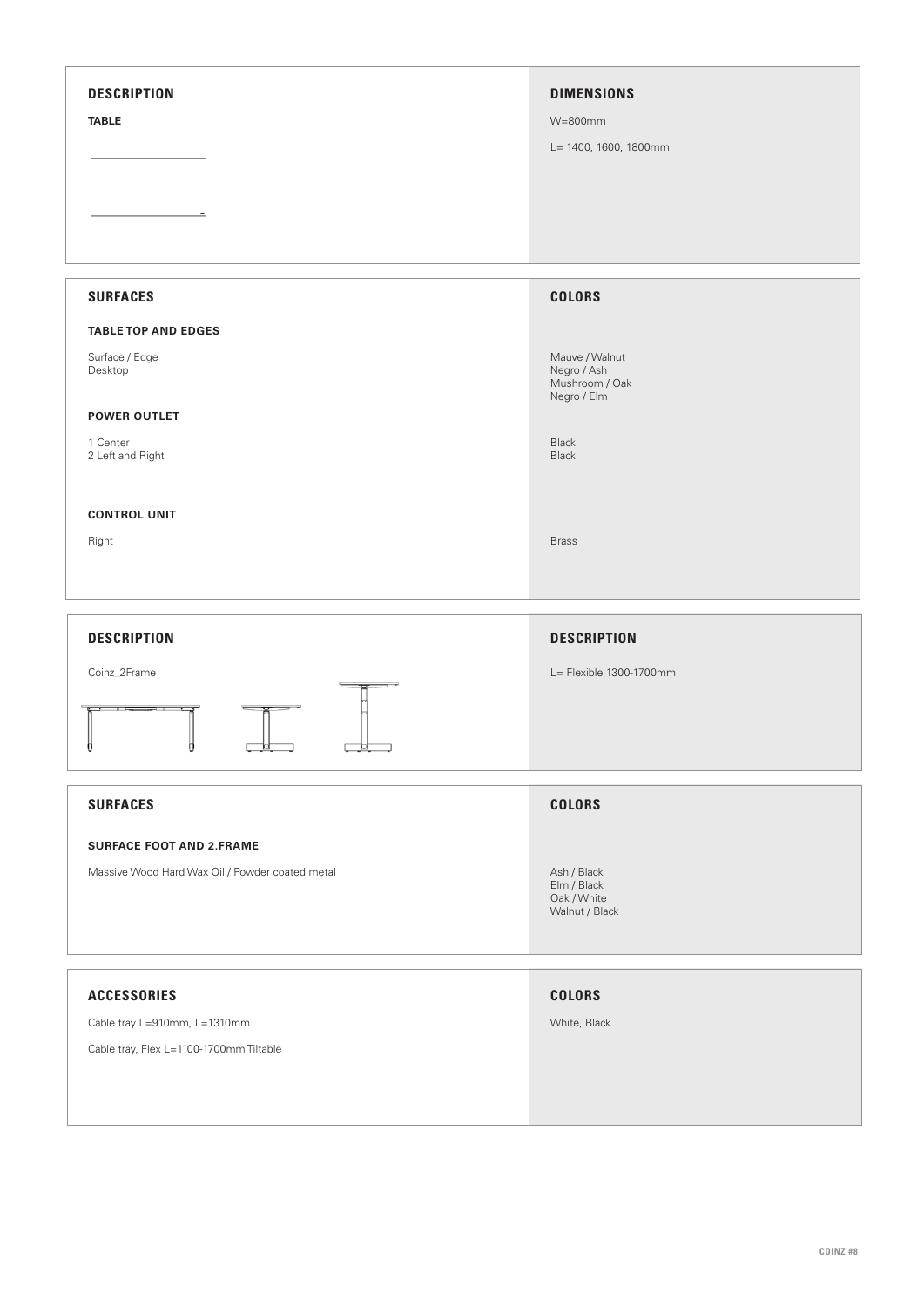#### **DESCRIPTION DIMENSIONS**

#### **COINZ CONFERENCE TABLE** W=1200, 1400mm

### $\ddot{\bullet}$  $\bullet$  $\bullet$

L=2100, 2800, 3500mm

H=620-1050 electric adjustable

#### **SURFACES COLORS**

#### **TABLE TOP AND EDGES**

Surface / Edge Mauve / Walnut Desktop Mauve / Walnut Desktop Mauve / Walnut Desktop Mauve / Walnut Desktop Mauve / Walnut Desktop Mauve / Walnut Desktop Mauve / Walnut Desktop Mauve / Walnut Desktop Mauve / Walnut Desktop Desktop Negro / Ash

#### **POWER OUTLET**

Center Black

#### **CONTROL UNIT**

Mushroom / Oak Negro / Elm

Center Brass and the Center Brass of the Center Brass and the Center Brass of the Brass of the Brass of the Brass

#### **DESCRIPTION DESCRIPTION**



**SURFACES COLORS**

#### **SURFACE FOOT AND 2.FRAME**

Massive Wood Hard Wax Oil / Powder coated metal Ash / Black

Elm / Black Oak / White Walnut / Black

#### **ACCESSORIES COLORS**

Cable tray **White, Black**